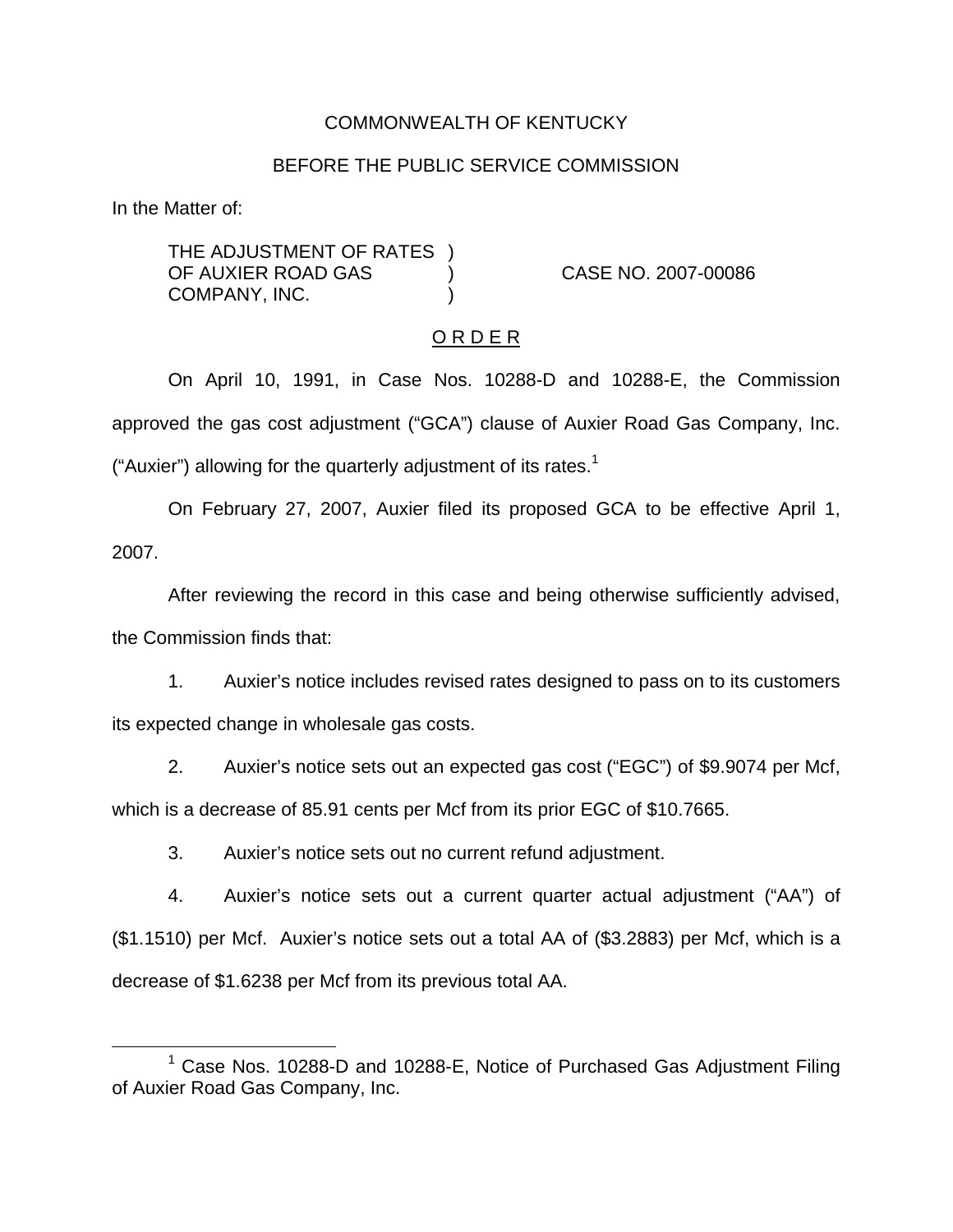5. Auxier's notice sets out a current quarter balance adjustment ("BA") of (4.21) cents per Mcf. Auxier's notice sets out a total BA of (12.29) cents per Mcf, which is a decrease of 4.06 cents per Mcf from its previous total BA.

6. Auxier's gas cost recovery rate is \$6.4962 per Mcf, which is a decrease of \$2.5235 per Mcf from its previous rate of \$9.0197.

7. The rates in the Appendix to this Order are fair, just and reasonable, and should be approved for billing for service rendered by Auxier on and after April 1, 2007.

IT IS THEREFORE ORDERED that:

1. The rates in the Appendix, attached hereto and incorporated herein, are approved for billing for service rendered on and after April 1, 2007.

2. Within 20 days of the date of this Order, Auxier shall file with the Commission its revised tariff sheets setting out the rates approved herein.

Done at Frankfort, Kentucky, this 27<sup>th</sup> day of March, 2007.

By the Commission

ATTEST:

**Executive Director**